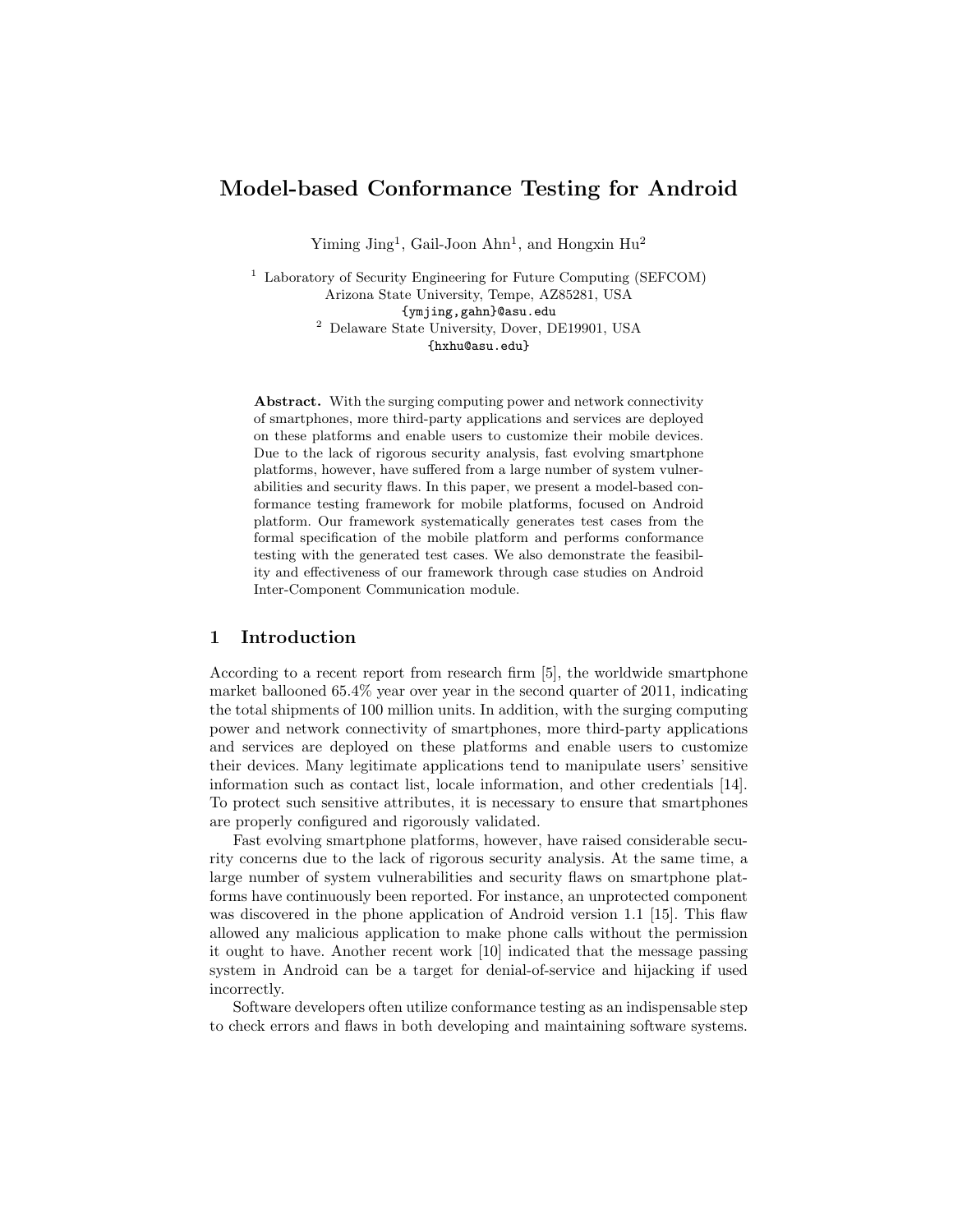Conformance testing attempts to bridge the gap between system implementation and design requirements. It compares the expected behaviors described by the system requirements with the observed behaviors of an actual implementation. The observed results reflecting the conformance of implementation strongly depends on the adopted test cases [12]. In addition, test automation [17] has recently become quite common for reducing the cost of software testing procedures. A typical automated testing harness mainly offers automation in managing, executing and evaluating tests. However, such an approach cannot effectively support automated test generation. Manually creating test cases is tedious, error-prone, and often insufficient for proving the conformance of system implementation [19]. Such a problem exists in the widely used test harness for Android, Google's Android testing framework [3] [1]. Android testing framework only adopts hand-crafted test cases for conformance testing and fails to provide a comprehensive set of test cases.

Model-based testing involves developing a data model to generate tests. The model is developed based on the design requirements, and reflects the expected features of the System Under Test (SUT) [7]. Unlike hand-crafted tests, modelbased approach helps reuse the generated test cases and improves the efficiency of testing procedures. If any requirement changes, a tester only needs to update the model and get a new suite of test cases, avoiding the tedious work of changing hand-crafted test cases.

In this paper, we present a model-based conformance testing framework for evaluating Android platforms. Our framework automatically generates and executes test cases. Moreover, we demonstrate the feasibility and practicality of our approach through case studies on Android Inter-Component Communication (ICC) module. We chose ICC for several reasons: (1) ICC is one of the core modules of Android as it supports collective interactions of applications; (2) the requirements of ICC are publicly available. To conduct conformance testing in our framework, we first derive the formal models and properties for Android ICC from design requirements. The formal specifications of models and properties are fed into an analysis module to automatically generate test cases, which systematically enable the rigorous conformance testing for the Android platform. MCTF checks whether the SUT's behaviors conform to functional and non-functional requirements. For example, the requirements specify a set of desired behaviors. Therefore, it is necessary to discover invalid and malformed inputs that may violate those requirements and should be caught and handled properly. Having comprehensive conformance testing would ensure the correctness and assurance of ICC in Android.

The remainder of this paper is organized as follows. Section 2 gives an overview of Android ICC. Section 3 discusses our framework and demonstrates how our framework can be applied to examine the conformance of Android ICC. Section 4 presents a tool chain designed with our framework followed by the discussion on performance analysis. Section 5 describes the related work. Section 6 concludes this paper and elaborates the future directions.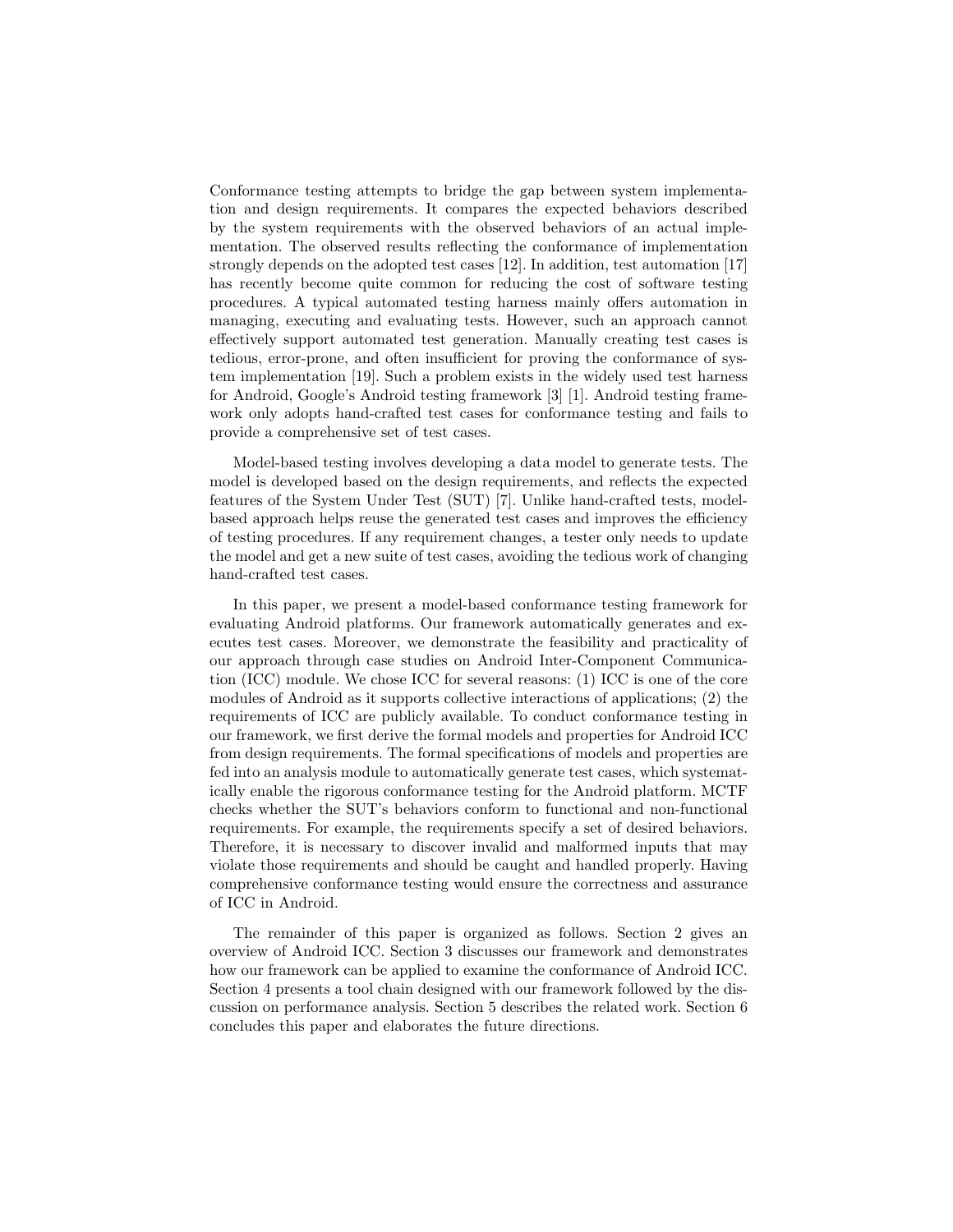# **2 Overview of Android ICC**

Smartphone applications inherently tend to communicate with each other. Android ICC is a sophisticated messaging system designed to support such interactions. In this section, we give a brief overview of Android ICC as described in Android documentation for SDK (SDKD) [2] and Android Compatibility Definition Document (CDD) [1].

#### **2.1 Components**

The basic unit in Android application communication is *component*. Each component is a logical building block that could support each other. Four types of components are defined with various requirements.

- **–** *Activities* are components that provide graphic user interface (GUI). The Android GUI is implemented as a stack of activities starting one after another, where each activity is presented as a window on the screen.
- **–** *Services* are components that run in the background to perform long-running operations. Unlike activities, a service does not have any graphic interface. Instead, services provide Remote Procedure Call (RPC) interfaces.
- **–** *Broadcast Receivers* are asynchronous components that receive and reply to system-wide broadcasts from other components.
- **–** *Content Providers* are components that provide public data interfaces to other components. A content provider provides common database commands such as query, insert, update and delete, through which other components can retrieve and store data.

#### **2.2 Intents and Intent Filters**

*Intents* play a leading role in connecting the components of applications. An intent object is a data structure carrying information about its desired recipients and optional data. Applications communicate with each other by sending and receiving intents. All intents are processed and delivered by a centralized "post office", the intent resolver.

Like a post office processing parcels in the real world, the intent resolver finds qualifying recipients by checking the attributes of an intent object.

Primary intent attributes include *action* and *data*:

- **–** *Action* is a string naming the general action to be performed. An intent can contain at most one action.
- **–** *Data* is a tuple consisting of both the URI of the data to be acted on and its MIME media type. This attribute indicates the data to be processed by the action.

Secondary attributes include *component*, *category*, *extras* and *flags*.

**–** *Component Name* is a string naming the component that should handle the intent.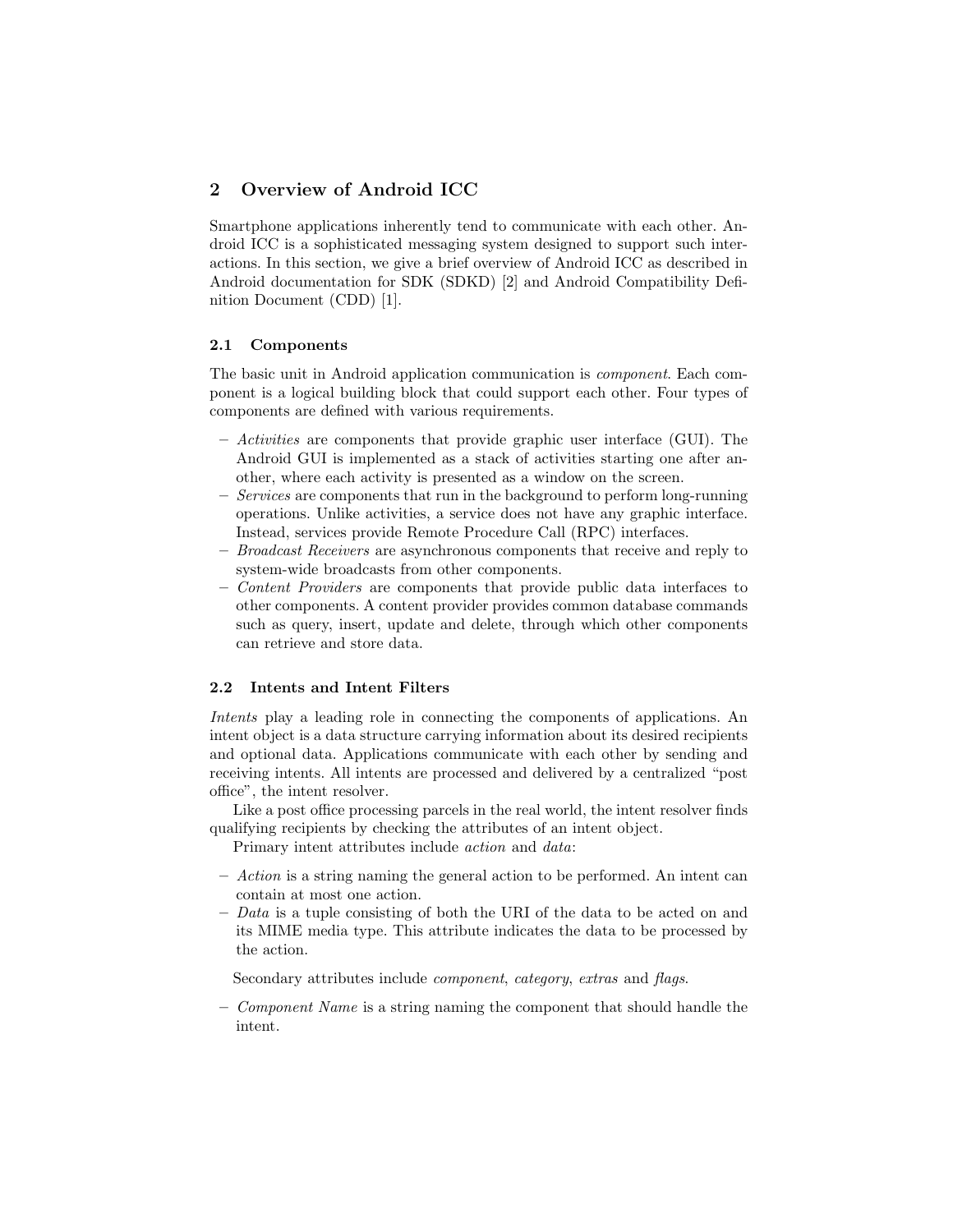- **–** *Category* is a string containing additional information about the kind of component that should handle the intent.
- **–** *Extras* is a key-value pair of additional information to be delivered to the recipient component.
- **–** *Flags* is a set of strings that instruct the Android system to launch an activity.

Each component can be bound to one or more *intent filters*, which declare capabilities of the components. An intent filter includes three attributes describing the intents it would accept, including *action*, *category* and *data*. Intents and components are correlated via intent filters. Android maintains a map between public components and intent filters. The intent resolver finds the matching intent filters for a given intent, then delivers the intent to the corresponding components based on the map.

# **3 Model-based Conformance Testing Framework (MCTF)**

In this section, we present our conformance testing framework, called modelbased conformance testing framework (MCTF), which is depicted in Figure 1. Our framework is designed for generating test cases and facilitating rigorous conformance testing with the generated test cases. We divide the framework into four steps as follows:

#### 1. *System Modeling: Android Modeling.*

First, all parameters and properties of Android are derived from Android CDD and Android SDKD. Based on the identified parameters and properties, a model is defined. Parameters describe data objects and attributes of the system. Properties lay out rules regulating interactions of parameters. Android parameters and properties are then formally represented.

#### 2. *Test Case Generation.*

The most significant recent development in testing is the application of formal reasoning techniques, such as model checking [11], theorem proving [24] and SAT solving [23], to generate test cases from the formal specification. In this step, the formal model is utilized to automatically derive abstract test cases, leveraging a formal reasoning technique.

#### 3. *Test Case Translation.*

The generated test cases from the previous step are not suitable for direct execution, since they are generated in an abstraction level. Therefore, it is crucial to bridge the gap between abstract test cases and executable test cases. The translation is performed to extract necessary information from abstract test cases and construct executable test cases.

#### 4. *Test Case Execution.*

In this step, executable test packages are generated by compiling executable test cases. With the executable test packages, an Android device or emulator is tested. For each test case, the results are monitored and recorded. Finally,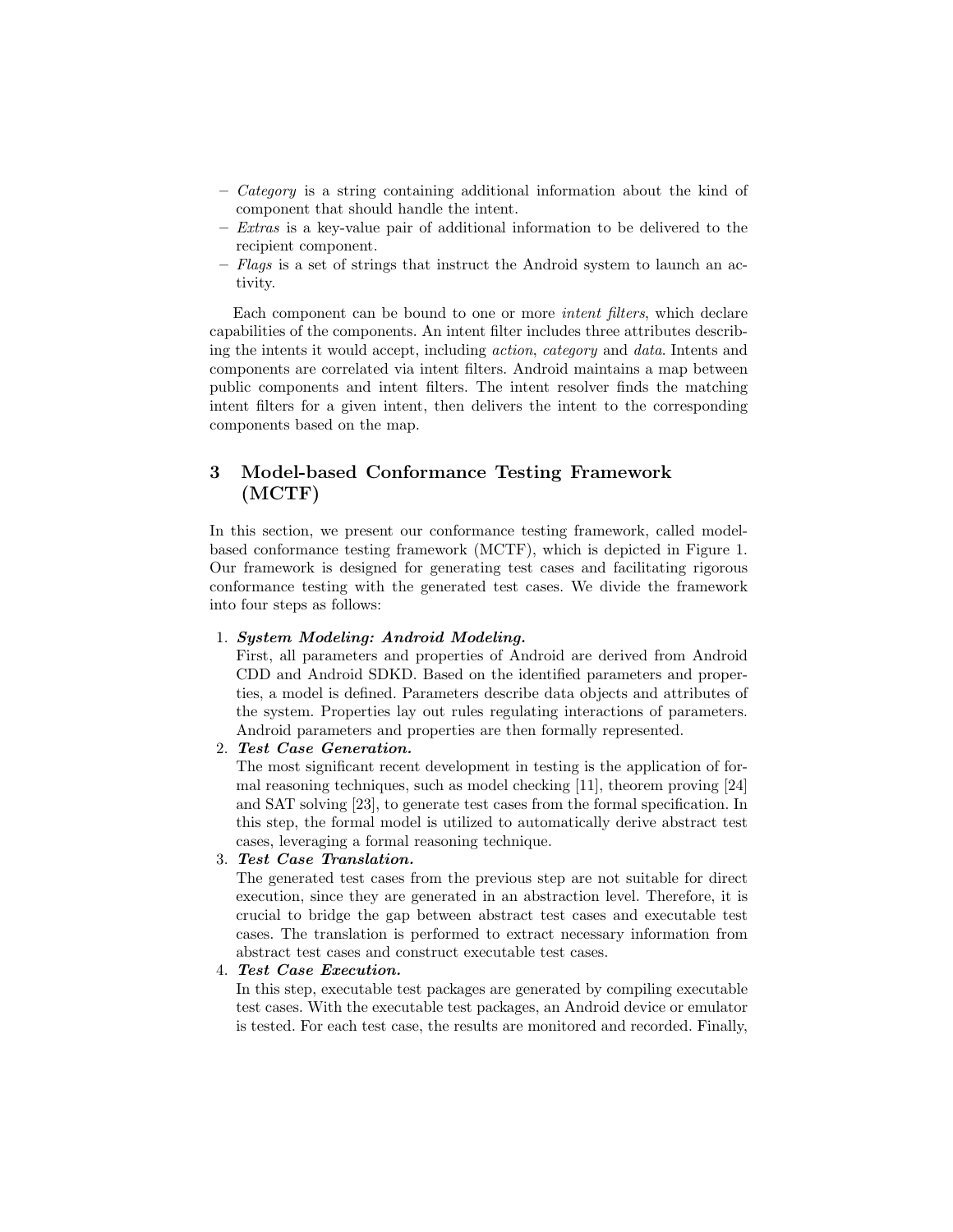

**Fig. 1.** Model-based Conformance Testing Framework

a human readable report is generated once all the tests are executed. The generated test report may contain supplemental information, such as screenshots, to further examine other functional and non-functional components.

In order to conduct model-based conformance testing, it is crucial to have a well-designed and general purpose language to represent the model. Alloy [20] is a structural modeling language based on first order logic, and has been widely used in the modeling community. The usage of Alloy for the representation of models is an attractive aim. Our framework adopts Alloy to formally represent an Android model. As we discussed earlier, the formal model is in turn utilized by formal reasoning tools such as Alloy Analyzer, to generate abstract test cases, which are then translated into executable test cases.

We now demonstrate how Android ICC can be rigorously tested through the four steps shown in Figure 1, identifying specific mechanisms for each MCTF task.

#### **3.1 System Modeling: Android Modeling**

A model for a specific software system is an abstract specification of the system's behaviors. Parameters and properties comprise a typical model for capturing such behaviors. The parameters are attributes or variables that appear in a piece of requirements. After parameters are identified, their types and valid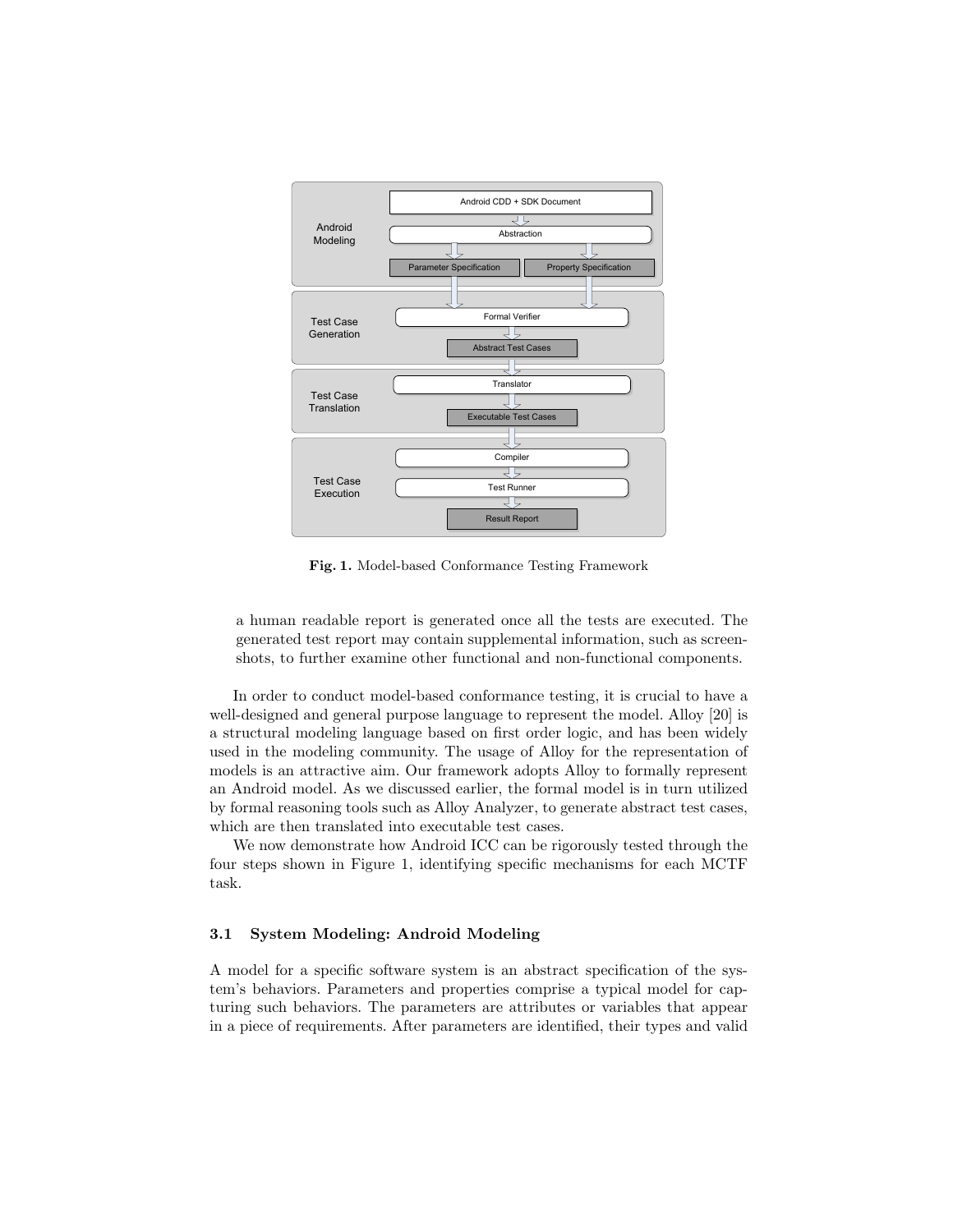

**Fig. 2.** Implicit Intent Resolution

value ranges should be identified as well. For example, if an input variable accepts integers in the range of 1 to 12, the identified parameters should use the same valid range. Properties are identified from the information about the relationships among parameters.

Android modeling procedure consists of three steps: model construction from requirements, specification of model parameters, and specification of model properties.

**Model Construction from Android ICC Requirements** For testing Android systems and applications, testers derive parameters and properties from Android SDKD and Android CDD. Android SDKD defines the requirements of Android system, including objects and logics of Android functions and packages. Android CDD complements Android SDKD by providing additional technical details of various versions of Android platform.

For example, a technical section in Android SDKD says that "there are three Intent characteristics that can be filtered on: actions, data and categories". From this, testers identify three parameters: *action*, *category* and *data*. The definition of these three attributes also shows the data type of each parameter. That is, *action* is any string, *category* is any string set and *data* is a pair (2-tuple) of strings.

Android SDKD and Android CDD describe Android ICC in two categories: *Explicit Intent Resolution* and *Implicit Intent Resolution*, depending on the target attributes for the resolution process. If the component name of an intent is a non-empty set, this intent is an *explicit* intent because the recipient component is given explicitly. The intent resolver delivers explicit intents to the recipients designated by the ComponentName attribute, regardless of other attributes in the intent. Such process is called *Explicit Intent Resolution*. Actually, no resolution process is occurred because the recipient is already specified by the sender.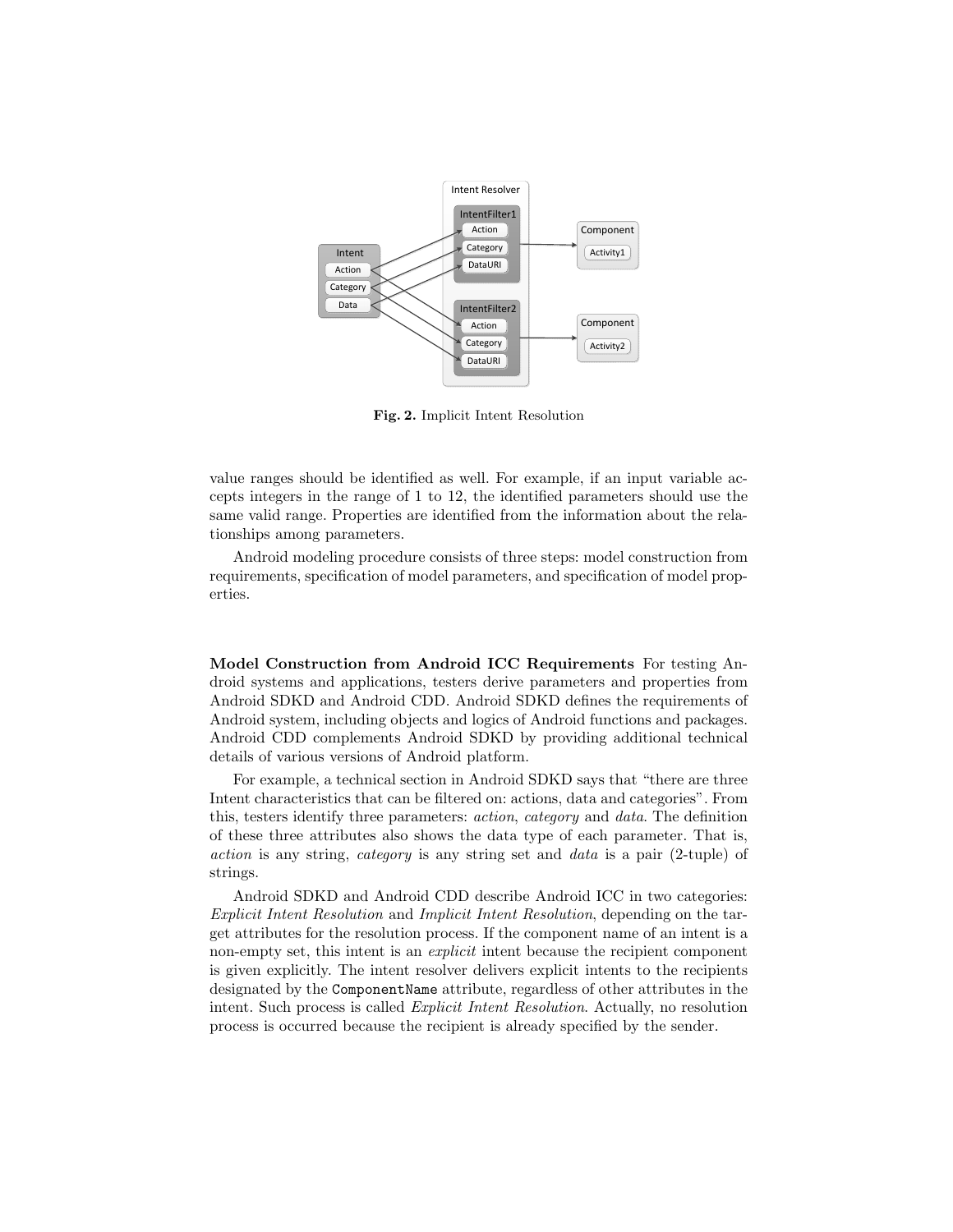Thus, *intent*, *component* and *intent resolver* are identified as parameters of explicit intent resolution. The attribute *ComponentName* is consulted. The property of explicit intent resolution is trivial, as abstracted below:

**–** *Property 1*: The intent should be delivered to the recipient designated by the component name attribute of the intent.

*Implicit* intents do not specify any recipient component but wait for the intent resolver to determine which component they should be resolved to, based on the *action*, *data* and *category* attributes specified in the intent. This process is called *Implicit Intent Resolution*.

The parameters of implicit intent resolution include *intent*, *intent filter*, *component*, and *intent resolver*. *Action*, *category* and *data* are attributes that are consulted during the resolution process. Each attribute corresponds to a test, in which the attribute of the intent is matched against that of the intent filter. To be delivered to the component, an implicit intent must pass all the three tests on the intent filters bound with the component. Since a component can be bound with multiple intent filters, an intent that does not pass through one of a component's intent filters may pass another.

In the *action* test, the Android Intent Resolver tests both the action of the intent object and the action set of the intent filter. An intent names a single action while the intent filter specifies one or more actions. To pass the action test, the action specified in the intent object must match at least one of the actions specified in the intent filter. The action set of the intent filter object must not be empty. A special case is an intent without actions, which passes all action tests. The properties of *action* test can be summarized as follows:

- **–** *Property 2*: The action specified in the Intent object must match one of the actions listed in the filter.
- **–** *Property 3*: An Intent object that does not specify an action automatically passes the test as long as the filter contains at least one action.

The *category* fields in both the intent and intent filter are a set of category strings. To pass the category test, the category set of the intent should be the subset of the category set of the intent filter. The filter can list additional categories, but it cannot omit any in the intent. An intent without category passes all category tests by default. The properties of *category* test can be summarized as follows:

- **–** *Property 4*: Every category in the Intent object must match a category in the filter. The filter can list additional categories, but it cannot omit any in the intent.
- **–** *Property 5*: An Intent object with no category should always pass this test, regardless of the attributes in the filter.

*Data* contains URI and type. The URI specifies the location of the data in three sub-attributes: scheme, authority and path. The data type specifies the MIME type of the data. Android also allows wildcards when specifying data subtype in both the intent and intent filter.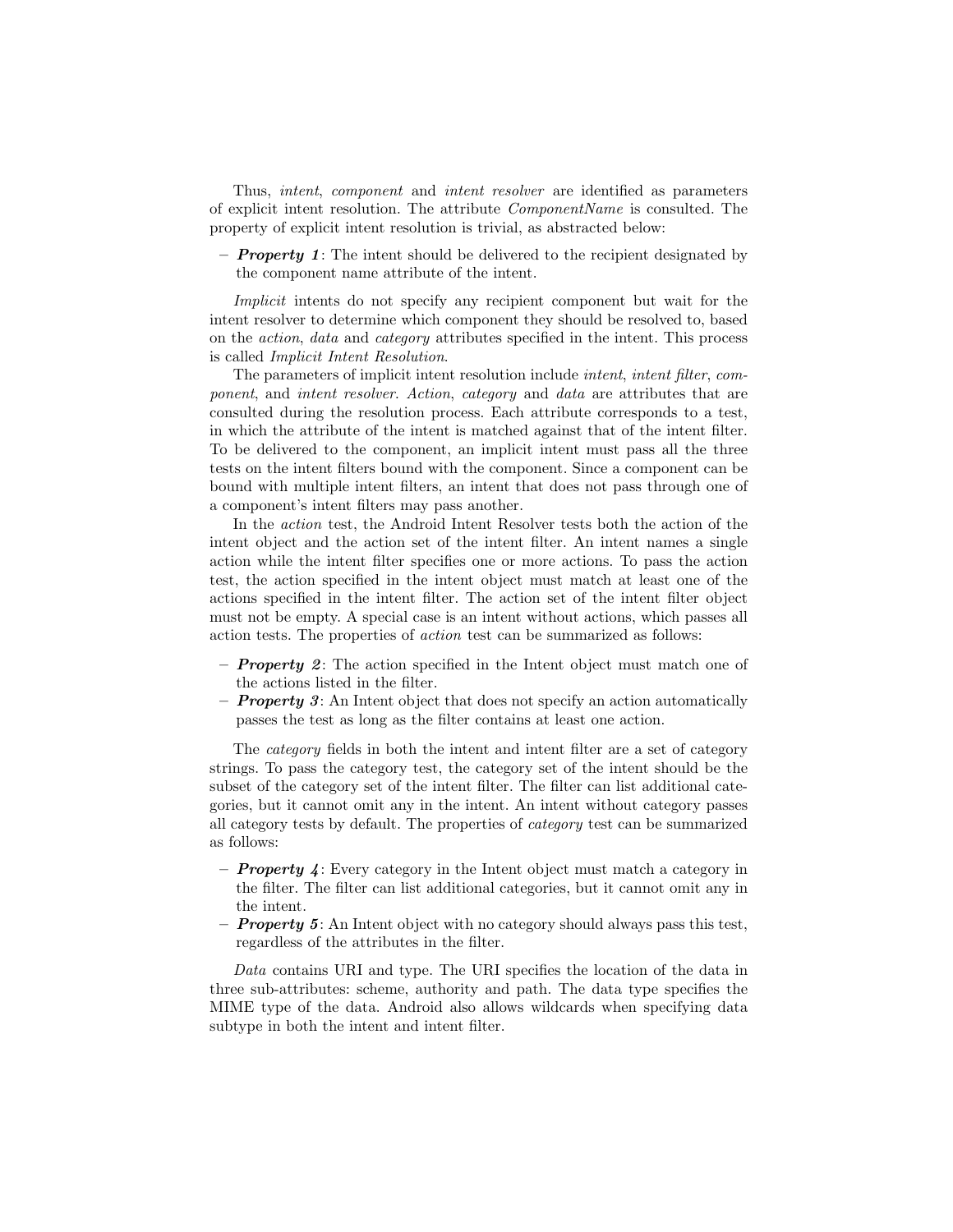- **–** *Property 6*: An Intent object that contains neither a URI nor a data type passes the test only if the filter likewise does not specify any URIs or data types.
- *Property 7*: An Intent object that contains a URI but no data type passes the test only if its URI matches a URI in the filter and the filter likewise does not specify a type.
- **–** *Property 8*: An Intent object that contains a data type but no URI passes the test only if the filter lists the same data types and similarly does not specify a URI.
- **–** *Property 9*: An Intent object that contains both a URI and a data type passes the data type part of the test only if its type matches a type listed in the filter.

Figure 2 shows an example of implicit intent resolution. In this example, a public component is bound with two intent filters. An intent resolver attempts to resolve the intent shown on the left. If all of the tests pass for both intent filters, the intent is delivered to the two components on the right.

**Specification of Model Parameters** Based on Android SDKD and Android CDD, we formulate the identified parameters. We first define *Component* as follows:

**Definition 1.** *A component is represented with a*  $(\tau)$ *, where*  $\tau$  *is a unique name of the component;*

*Intent* can be defined as follows:

**Definition 2.** An intent is represented with a 5-tuple  $(\tau, \alpha, \Gamma, \sigma)$ , where  $\tau$  is *the name of the recipient component;*  $\alpha$  *is an action string that describes the action to be performed; Γ is a set of category strings that represent the type of components which should handle the intent; and σ is a 2-tuple* (*uri, type*) *consisting of data URI and data type.*

Intents can be classified into two categories: *explicit intent* and *implicit intent*, as we discussed earlier. We formally define them as follows:

**Definition 3.** *Explicit intents designate the target component by its component name field. The set of explicit intents is denoted as EI. EI=* $\{i \mid i \in I \land i.\tau \neq null\}$ 

**Definition 4.** *Implicit intents do not specify a target. The set of implicit intents is denoted as II.*  $II = \{i \mid i \in I \land i.\tau = null\}$ 

Then, the *intent filter* can be defined as:

**Definition 5.** An intent filter is represented with a 3-tuple  $(Λ, Γ, σ)$ , where  $Λ$ *is a set of action strings; Γ is a set of category strings; and σ is is a set of* (*uri, type*) *tuples consisting of data URI and data type.*

We now formally define the *intent resolver* with sets and relations as: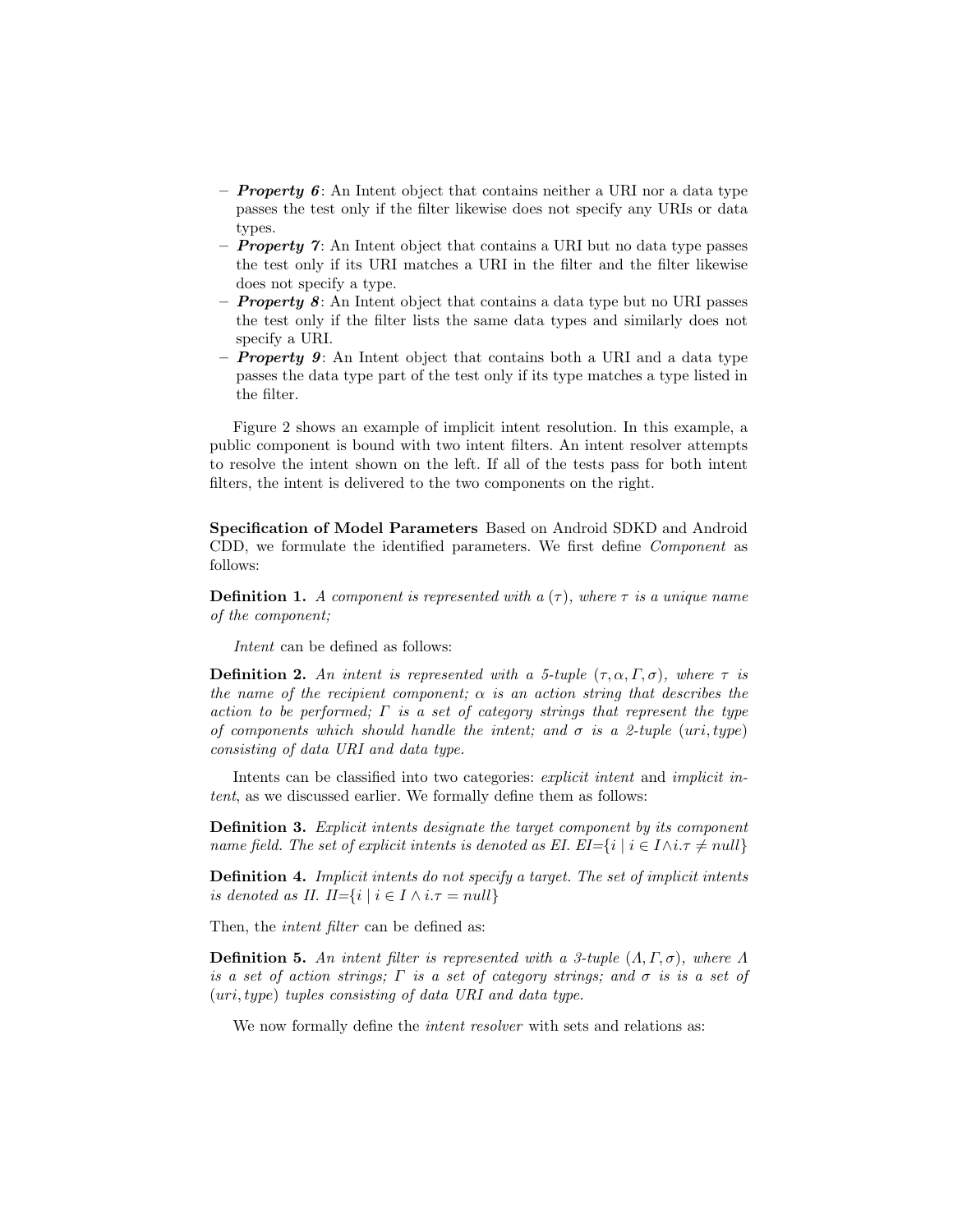- $-C$  is a set of components,  $\{c_1, \dots, c_p\};$
- $-I$  is a set of intents,  $\{i_1, \dots, i_m\};$
- $-F$  is a set of intent filters,  $\{f_1, \dots, f_q\};$
- **–** *F C ⊆ F × C*, a many-to-many filter-to-component assignment relation;
- **–** *EIC*, a one-to-one explicit intent-to-component assignment relation;
- **–** *IIF*, a one-to-many implicit intent-to-filter assignment relation;

Based on the above-defined model, we now give the formal specification of identified parameters with Alloy as follows:

| module android/ICC                 | sig Intent extends Object {       |
|------------------------------------|-----------------------------------|
| abstract sig Str $\{\}$            | componentName: lone componentStr, |
| sig actionStr extends Str{}        | action: lone actionStr,           |
| sig categoryStr extends Str{}      | category: set categoryStr,        |
| sig uriStr extends Str{}           | data: lone dataTuple }            |
| sig typeStr extends Str{}          | sig Filter extends Object {       |
| sig dataTuple {                    | action: set actionStr,            |
| uri: lone uriStr,                  | category: set categoryStr,        |
| type: lone typeStr }               | data: set dataTuple }             |
|                                    | sig Resolver {                    |
| abstract sig $Object \}$           | IIF: Intent -> set Filter,        |
| sig Component extends Object {     | IIF_A: Intent -> set Filter,      |
| componentName: lone componentStr } | IIF_C: Intent -> set Filter,      |
|                                    | IIF_D: Intent -> set Filter,      |
|                                    | FC: Filter -> set Component,      |
|                                    | EIC: Intent -> lone Component }   |

The first sig statement declares Str, which represents a string that can be assigned to other objects. Then, we define *component*, *intent* and *intent filter* which have all the necessary attributes for intent resolution. We then declare a resolver, which defines several relations which map intents to sets of intent filters. The value ranges of all the parameters are strings.

**Specification of Model Properties** Based on Android SDKD and Android CDD, we now formulate and specify properties of Android ICC. A fact statement in Alloy puts an explicit constraint on the model. In our cases, we need to represent the identified properties of intent resolution with facts. According to the properties identified from the requirements, we then give their formal specifications.

The formal specification of Property 1, which covers Explicit Intent Resolution, is shown below:

fact explicitIntentResolution { all r: Resolver, i: Intent, c:Component | i.componentName = c.componentName  $\iff$  i–>f in  $r.EIC$  }

The following shows formal specifications of Property 2-9, which cover Implicit Intent Resolution: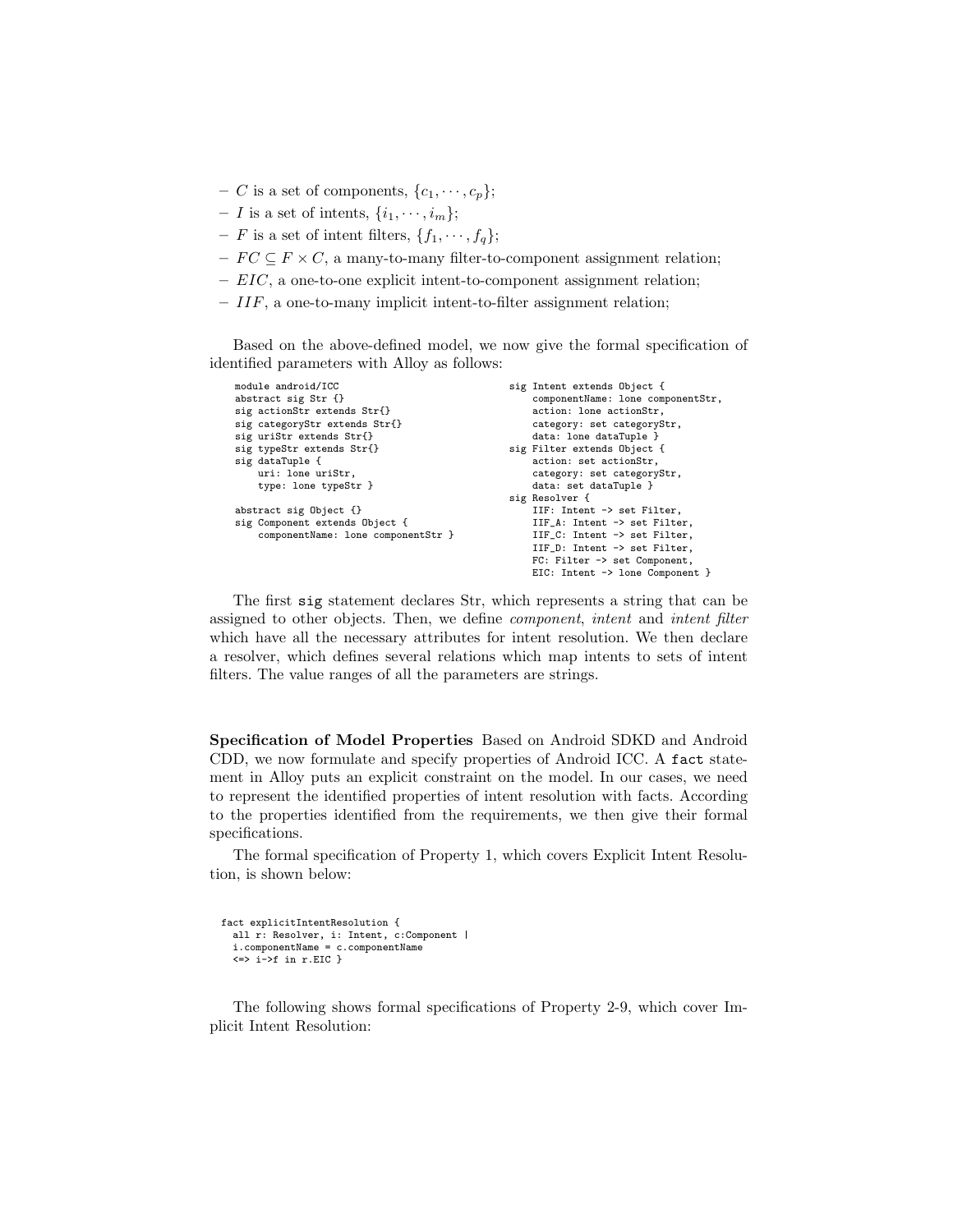```
fact implicitIntentResolutuion {
 all r: Resolver, i: Intent, f:Filter |
 i->f in r.IIF_A
 and i->f in r.IIF_C
 and i->f in r.IIF_D
<=> i->f in r.IIF }
fact actionTest {
all r:Resolver| all i:Intent |all f:Filter |
(i.data.uri=none and i.data.type=none
(f.action!=none and i.action!=none
and i.action in f.action)
or (f.action!=none and i.action = none)
\leftarrow i->f in r.IIF A }
                                                fact categoryTest {
                                               all r:Resolver| all i:Intent |all f:Filter |
                                                (i.category!=none and i.category in f.category)
                                                or (f.category!=none and i.category = none)
                                                \leftarrow i->f in r.IIF_C }
                                                fact dataTest {
                                                all r:Resolver| all i:Intent |all f:Filter |
                                                and f.data.uri=none and f.data.type=none)
                                                or (i.data.uri in f.data.uri
                                                and i.data.type = none and f.data.type=none)
                                                or (i.data.type in f.data.type
                                                and i.data.uri = none and i.data.uri=none)
                                                or (i.data.uri in f.data.uri
                                                and i.data.type in f.data.type)
```
 $\leftarrow$  i->f in r.IIF\_D }

#### **3.2 Test Case Generation**

In conformance testing, testers need to generate positive and negative test cases to examine the implementation thoroughly. Positive test cases test whether the system behaves exactly as the specified properties when inputs are valid. Negative test cases test whether the system violates the properties when inputs are invalid. Formal reasoning tools can generate abstract test cases accordingly. They translate the model notations into boolean formulas. Then, the formulas are analyzed to find bindings of the parameters and their values that make the formulas true or false. Such true and false bindings are positive and negative test cases, respectively. To generate abstract test cases, we employ Alloy Analyzer to generate instances that satisfy both facts and predicates.

Positive test cases for a given property are derived from the formal model representation, in which the property specification serves as a predicate for generating instances that conform to the very property. Similarly, negative test cases are generated from the formal model representation, if we consider it as a predicate to identify counterexamples, which satisfy the negated property. As a model-based testing framework, MCTF can assist test activities at property and behavior levels [13].

**Property Testing** We take *Property 2* as an example to demonstrate the process of automated test generation for testing a given property from positive and negative aspects. To simplify the test case generation process, we remove the parameters and properties that are not related with action test. The following predicate is defined to derive the positive test cases for the corresponding facts in the formal property specification.

```
pred P2_pos(r: Resolver, i:Intent) {
  all r: Resolver, i: Intent, f:Filter |
  one i.action and i.action in f.action
        \left\langle \Rightarrow i-\rangle f \text{ in } r.\text{IIF A}\right\}
```
This predicate checks *Property 2* against the model representation of Android ICC, then instances are generated. The generated instances are used to construct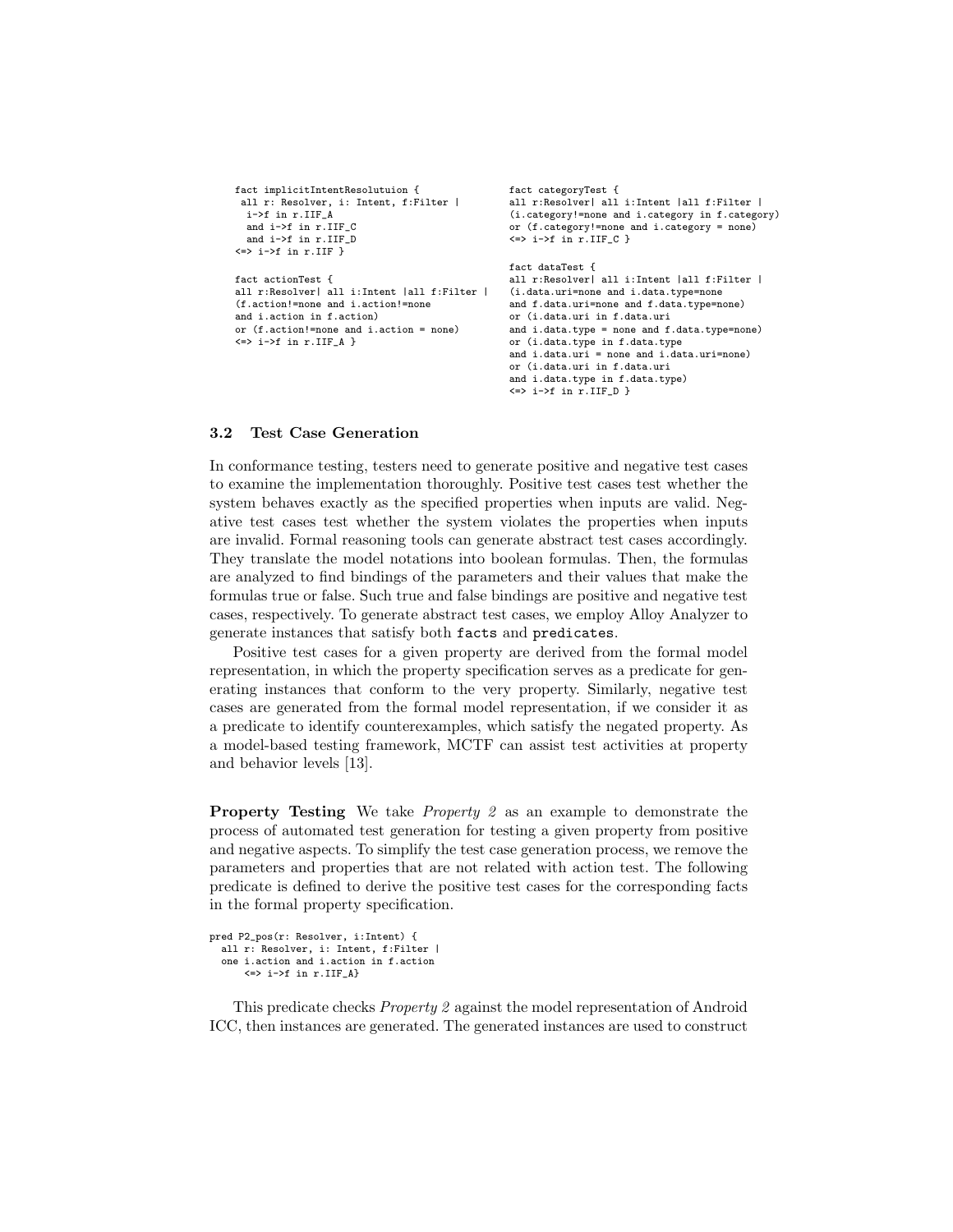positive test cases to ensure that the system should always permit a matched pair of intent object and intent filter object.

The corresponding negative test cases for *negated Property 2* are generated to ensure the system never denies a matching pair or accepts a mismatching pair. In order to derive negative test cases, we specify the negative property with Alloy as follows:

| pred P2_negDeny(r:Resolver, i:Intent,                | pred P2_negAccept(r:Resolver, i:Intent, |
|------------------------------------------------------|-----------------------------------------|
| f:Filter)                                            | f:Filter                                |
| $\{i \rightarrow f \text{ not in } r.\text{IIF A}\}$ | $\{i \rightarrow f \in r.\$             |
| and i.action in f.action                             | and i.action not in f.action            |
| and i.action!=none                                   | and i.action!=none                      |
|                                                      |                                         |

Alloy Analyzer requires a bounded input domain, specified by the number of intents, intent filters, resolvers, action strings in our example, to generate instances and counterexamples. The size of input domain determines the total number of generated test cases. Then, we come up with the question of choosing an appropriate size for generating test cases that achieve reasonable coverage. Although testers can specify a large input domain and get millions of test cases for a trivial property with respect to the coverage, it is not always the case. The testers need to specify the input size based on practical test requirements <sup>3</sup>.

For example, we specify the following input domain to test *Property 2*.

| run P2_pos for                           | run P2_negDeny for                       |
|------------------------------------------|------------------------------------------|
| exactly 1 Resolver, exactly 2 actionStr, | exactly 1 Resolver, exactly 2 actionStr, |
| exactly 2 Str, exactly 2 Intent,         | exactly 2 Str, exactly 2 Intent,         |
| exactly 2 Filter                         | exactly 2 Filter                         |
|                                          | run P2_negAccept for                     |
|                                          | exactly 1 Resolver, exactly 2 actionStr, |
|                                          | exactly 2 Str, exactly 2 Intent,         |
|                                          | exactly 2 Filter                         |
|                                          |                                          |

Figure 3 depicts a positive test case generated by Alloy Analyzer for *Property 2*. Both Intent and Filter0 have the same action. Thus, Resolver allows the interaction between them. Figure 4 and Figure 5 depict two negative test cases. In Figure 4, Resolver unexpectedly denies Intent from accessing Filter1 (marked by (f) and (i)). In Figure 5, Resolver unexpectedly accepts Intent and Filter1 (marked by (f) and (i)), which have different actions.

**Behavior Testing** After each property has been tested independently, we can further check behaviors of the intent resolution module. Here, we give a more complex scenario to test all modeled intent filter properties. Based on the aforementioned properties, we instruct Alloy Analyzer to enumerate all assignments, simulating inter-component communications.

To test if a system always properly delivers the intent to correct recipients, we need positive test cases that are composed of matched pairs of intents and intent filters. In our model, it implies the set of iif relation should not be empty. Therefore, we have the following specification:

<sup>&</sup>lt;sup>3</sup> The testers should balance the coverage and the input size, which are normally obtained from subject matter experts and prior testing results.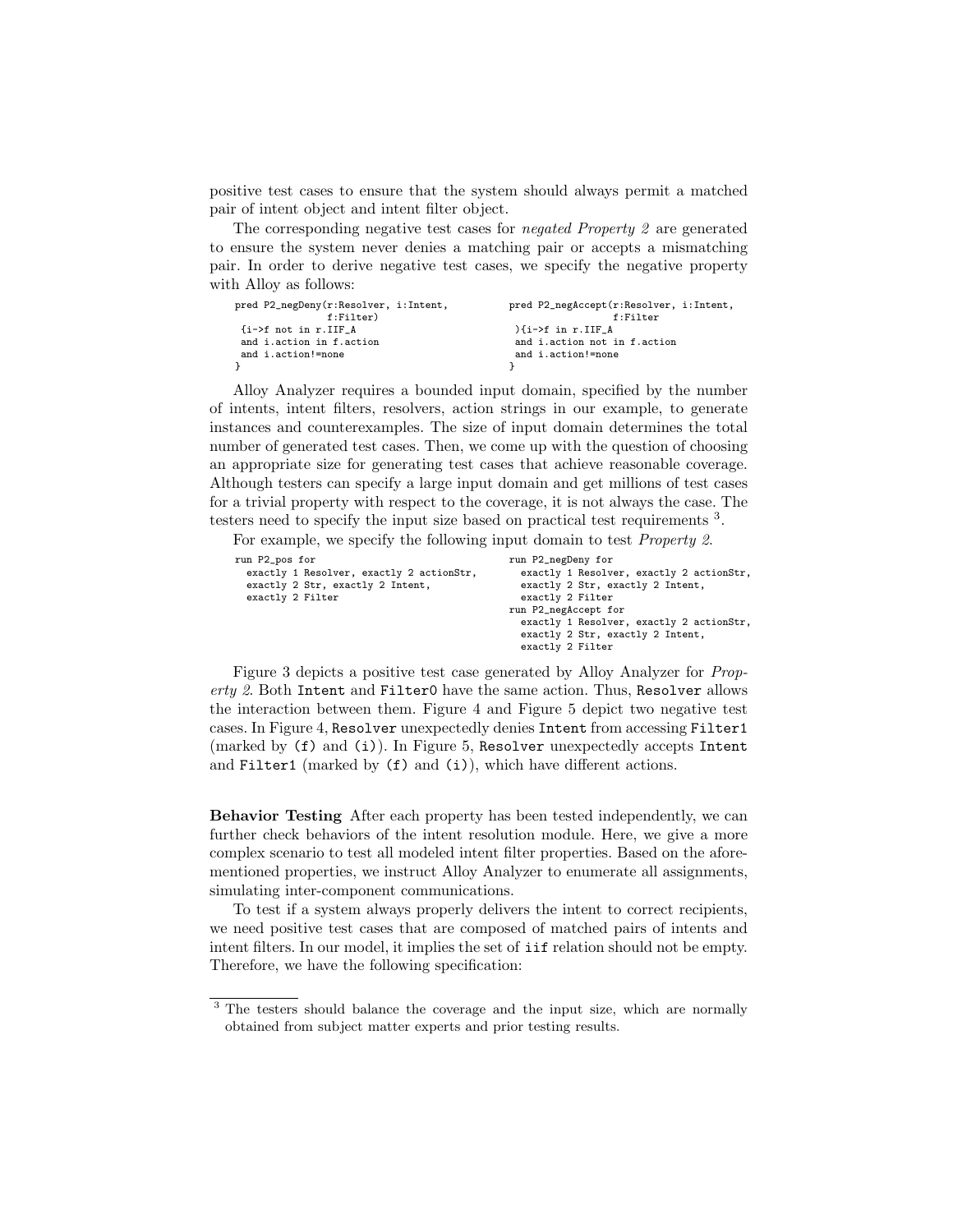

**Fig. 3.** Abstract Test Cases for Property Testing: Positive



**Fig. 4.** Abstract Test Cases for Property Testing: Negative Deny

```
pred Positive(r: Resolver){
   #r.IIF>0 }
```
On the contrary, negative test cases are those without paired intents and intent filters. We simply set the size of iif to zero.

```
pred Negative(r: Resolver){
    #r.IIF=0 }
```
Figure 6 depicts a positive test case for behavioral testing. In this example, two successful intent deliveries can be identified from the arrows labeled with "IIF[Intent]": Intent0*→*Filter0, Intent1*→*Filter1.

In addition, the test case generation can be optimized to avoid generating *isomorphic* test cases by adopting the approach proposed in [8]. Finally, each abstract test case is exported to an independent file which contains the test conditions and variables for further processing. Because we are using Alloy Analyzer, one of the available choices is to export test cases to DOT files, which store test cases as hierarchical drawings of direct graphs. This is a perfect choice for visualizing abstract test cases. Another choice is to export test cases into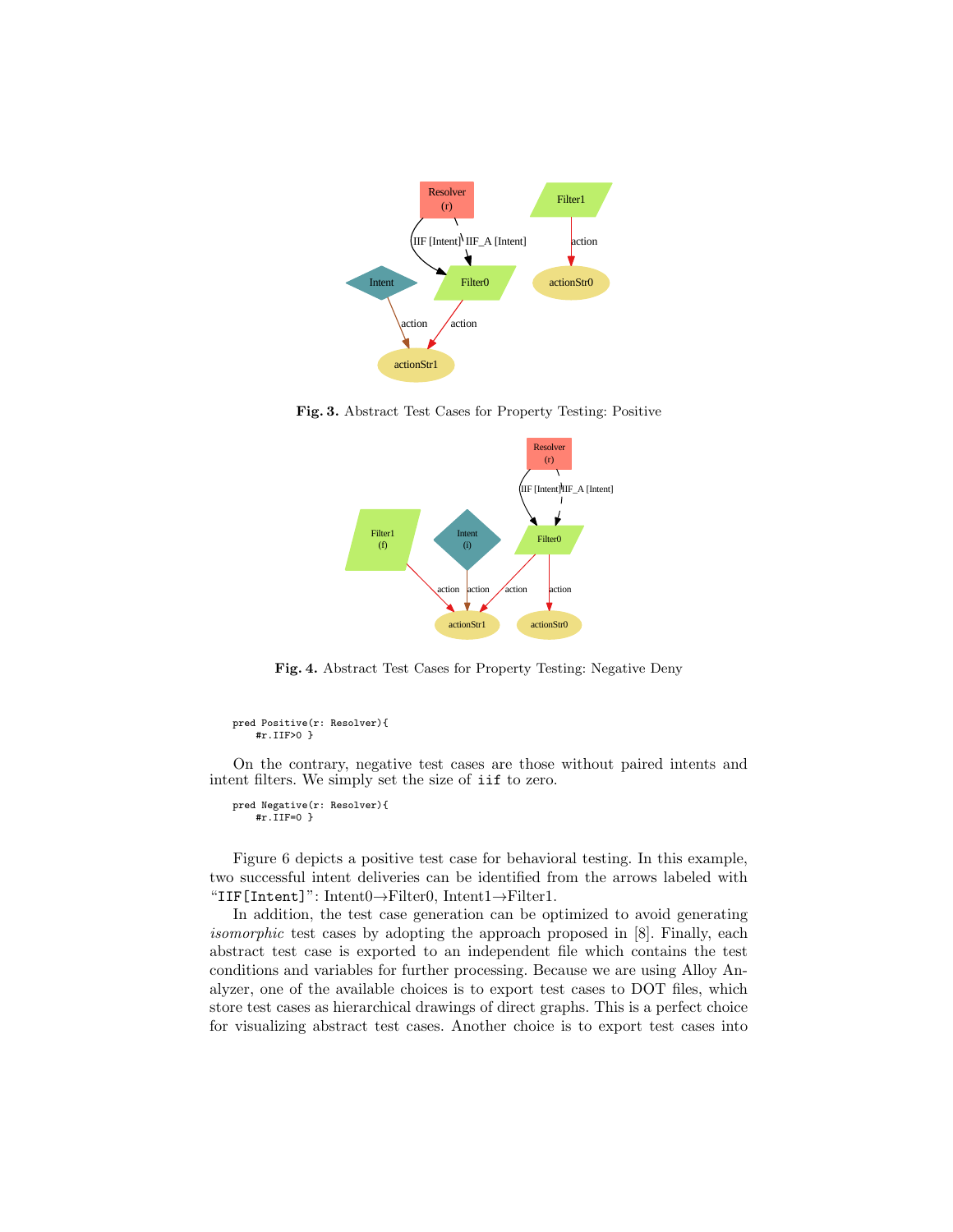

**Fig. 5.** Abstract Test Cases for Property Testing: Negative Accept



**Fig. 6.** A Positive Test Case for Behavior Testing

lightweight XML files, which are easy to parse with existing tools. We adopt the latter for generating executable test cases.

#### **3.3 Test Case Translation**

Except for requirements, Android SDKD also provides guidelines of Android testing framework and testing Android applications. Android CDD and Compatibility Test Suite (CTS) [1] provides additional guidelines for testing Android. Android test suites are based on JUnit [18] and Android's JUnit extensions. The extensions provide component-specific test classes and helper methods to help creating mock objects and controlling lifecycle of a component. In addition, CTS is shipped with an automated test harness. Testers can choose to use the test harness of Android CTS, use a third-party test harness, or write their own test runner based on the APIs provided by Android testing framework.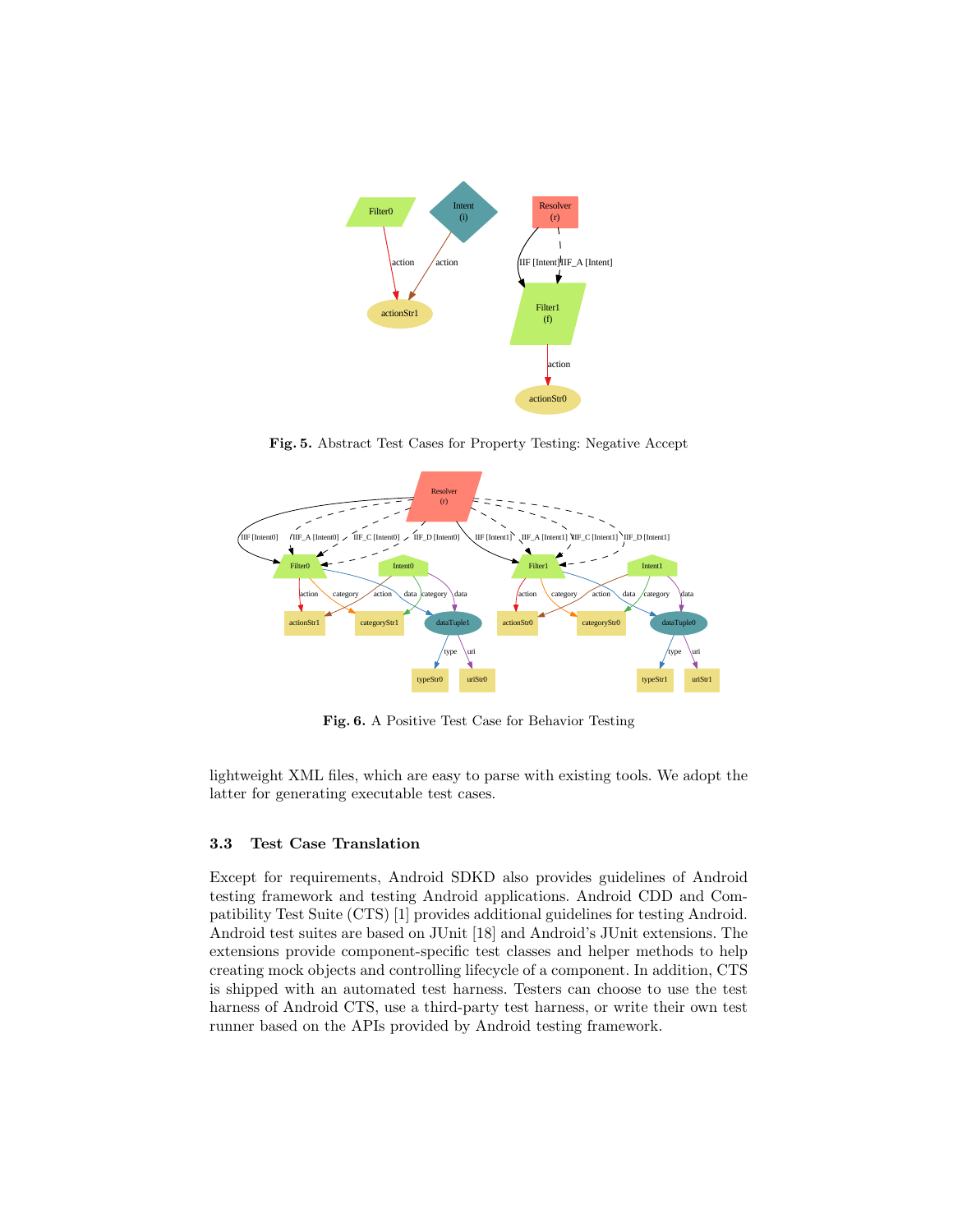Abstract test cases generated by Alloy Analyzer in our approach cannot be directly integrated into test suites for execution as they are at different abstraction levels. Thus, an additional step is required to translate abstract test cases encoded in XML to executable test cases, involving information extraction and source code construction.

**Extraction** We employ a Python script to parse XML and regroup essential information fields with cElementTree [4]. cElementTree is a Python package for efficiently managing XML files.

In order to construct an executable test case for testing intent resolution, we need to know all the variables, attributes and their assigned values. In our case, the variables are intents and intent filters, and the attributes are component name, action, category, data, URI and type. An XML-encoded abstract test case is composed of several fields and tuples. Each field stands for an attribute. And each field consists of some tuples, which store a variable and the value of the attribute of that variable. Hence, information extraction can be achieved by enumerating tuples and fields and reorganizing them.

Suppose we have a fragment of an XML-encoded abstract test case as shown below:

| <field id="13" label="action" parentid="11"></field>    | <tuple> <atom label="Intent\$2"></atom></tuple> |
|---------------------------------------------------------|-------------------------------------------------|
| <tuple> <atom label="Intent\$2"></atom></tuple>         | <atom label="categoryStr\$0"></atom>            |
| <atom label="actionStr\$0"></atom>                      | <tuple> <atom label="Intent\$2"></atom></tuple> |
| $\langle$ /field>                                       | <atom label="categoryStr\$1"></atom>            |
| <field id="14" label="category" parentid="11"> </field> |                                                 |

From this fragment we can identify an Intent object Intent2. Its action is assigned to actionStr0, its category is assigned to *{*categoryStr0, categoryStr1*}*.

**Code Construction** The extracted information fields are utilized for a test case template and Java code fragments for Android Compatibility Test Suite (CTS). Our template is strictly complied with the format and syntax of test cases defined in Android CTS.

The sample code shipped with Android CTS offers practical examples of how to write executable test cases. We give a code template for testing Android ICC.

| IntentFilter filter = new Match(             | checkMatches(filter, new MatchCondition[] { |
|----------------------------------------------|---------------------------------------------|
| String[] actions, String[] categories,       | new MatchCondition(                         |
| String[] dataTypes, String[] uriSchemes,     | int expectedResult,                         |
| String[] uriAuthoroties, String[] uriPorts); | String action, String[] categories,         |
|                                              | String dataType, String dataURI); }         |

With the extracted information in the template, we get several Java code fragments at the end of this step.

#### **3.4 Test Case Execution**

After integrating the code fragments into existing test suites or a new test suite, executable test cases are derived by compiling fragments. Such test suites are run by a test runner that loads the test cases, runs and tears down each test. We use Android's Instrumentation Test Runner [3], which is a set of control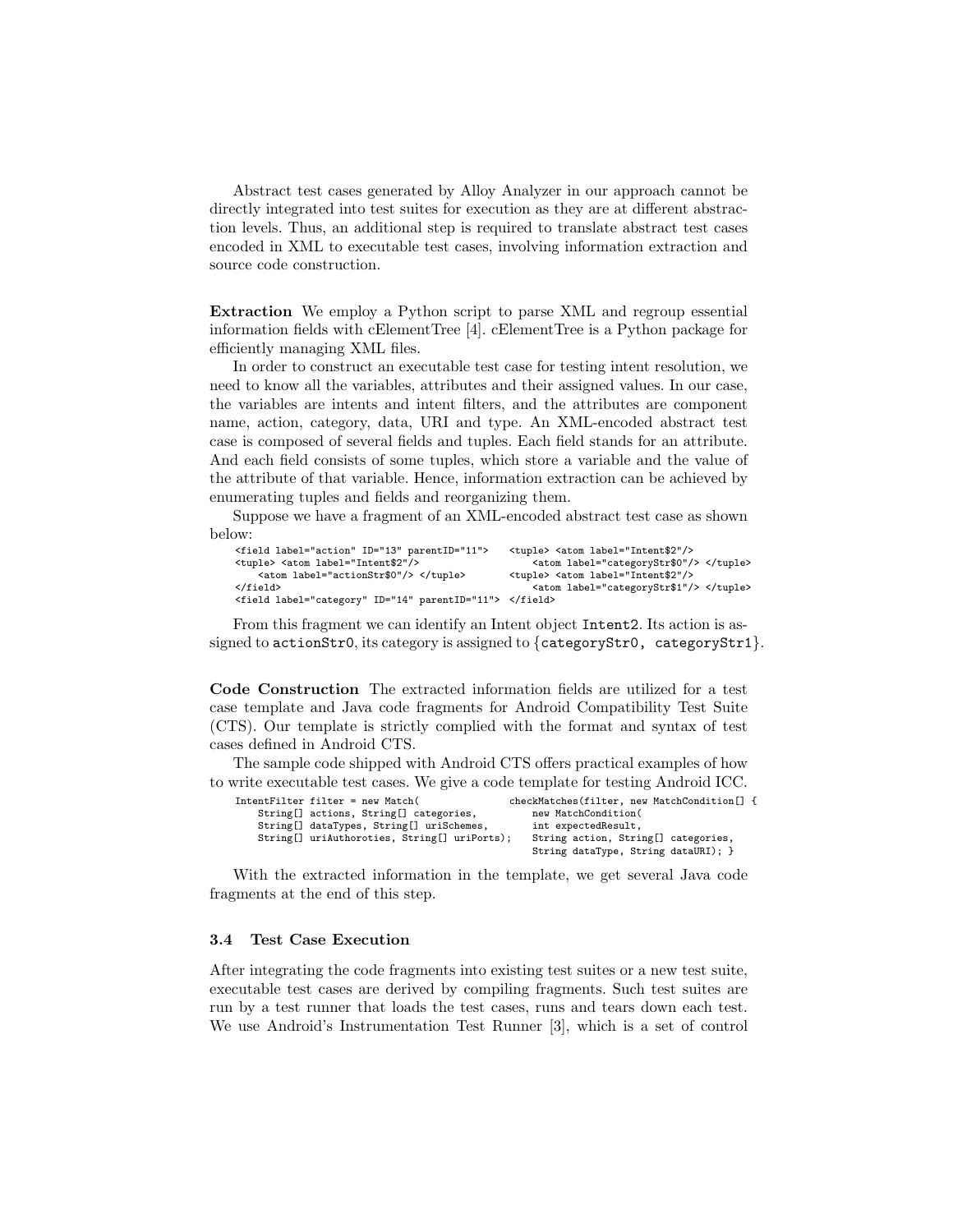methods and hooks in Android platform, to run our generated test cases. For each executable test case, the results are generated accordingly as we discussed in our framework. Finally, a report is presented in an HTML page including test results.

## **4 Implementation and Evaluation**

In this section, we give a brief introduction of our tool set, which constitutes a tool chain for model-based conformance testing. As depicted in Figure 7, our tool chain consists of three tools: Alloy Analyzer, the Translator and the Android Instrumentation Test Runner. The formal representation of models and properties are fed into Alloy Analyzer for automatically generating test cases. Alloy Analyzer exports the generated abstract test cases to intermediate XML files. Then, our translator parses XML and constructs Java code fragments. The output of test case translation is an Android application package containing compiled JUnit test cases. Finally, Android Instrumentation Test Runner executes test suite and generates the test report.



**Fig. 7.** A tool chain that supports MCTF

We provide a contrastive analysis between Android CTS and our generated test cases to demonstrate effectiveness of our framework in this section. For property testing, every property of the three tests need to be rigorously checked. We identified that Android CTS fails to check some properties from positive or negative aspects. Table 1 shows a comparison between Android CTS and the test cases generated by our approach. The table shows that Android CTS test suites are not offering sufficient test coverage. And our approach could achieve better coverage than that of Android CTS.

To evaluate the efficiency of our approach, we also examined two core processes, test case generation and test case translation, in our implementation.

Figure 8(a) shows that the increase of the total number of generated test cases is proportional to the number of intents and intent filters. Figure  $8(b)$ shows that the processing time taken for test case generation and translation increases linearly with the increase of the number of the test cases, indicating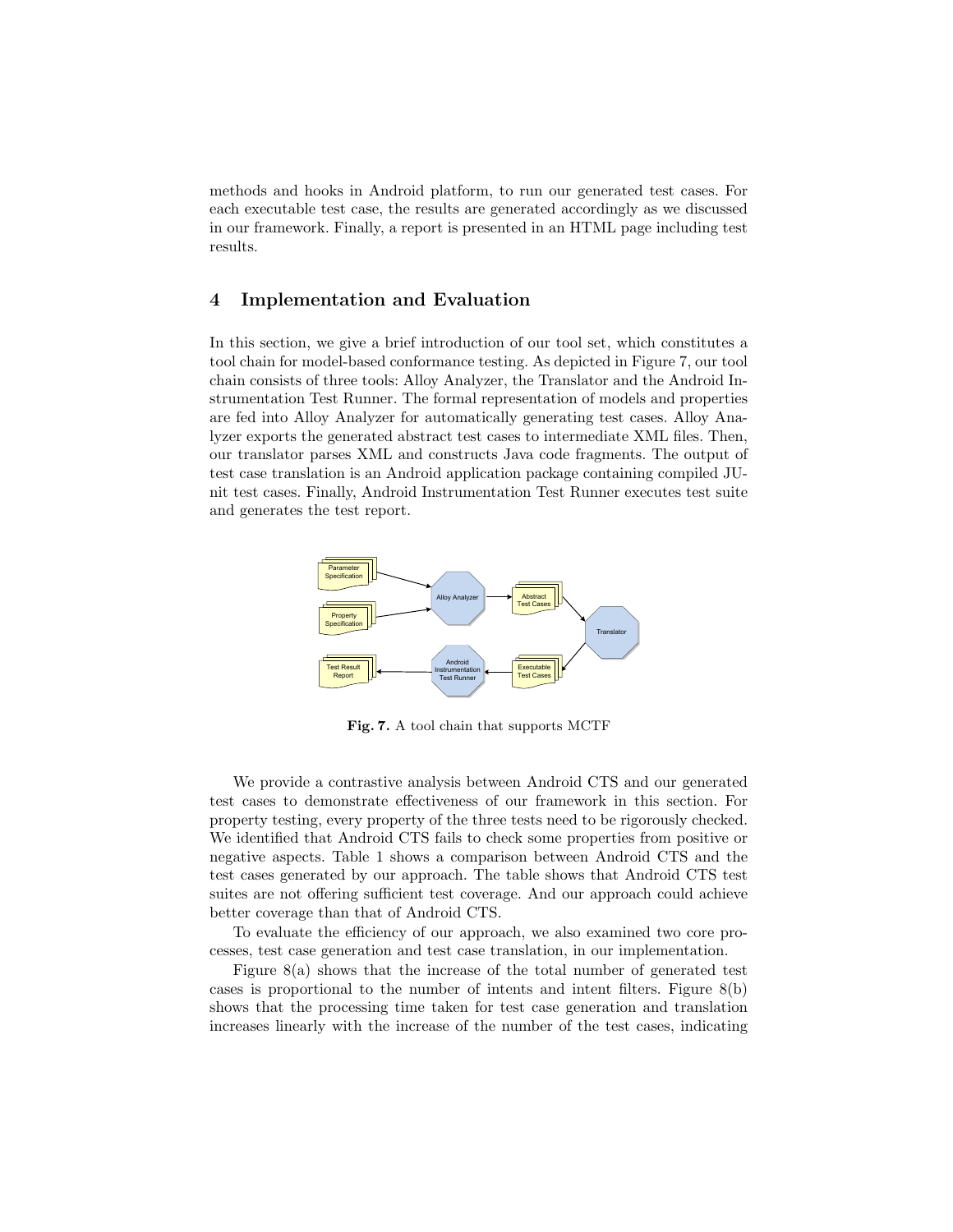

**Fig. 8.** Performance Evaluation

that our approach provides a feasible and promising solution to facilitate and enhance conformance testing for Android platform.

| Property   | Positive/Negative | Android CTS |                                         | <b>MCTF</b> |    |
|------------|-------------------|-------------|-----------------------------------------|-------------|----|
|            |                   |             | Covered #Test cases Covered #Test cases |             |    |
| Property 1 | Positive          | $\times$    | 0                                       |             | 16 |
|            | Negative          | $\times$    | $\overline{0}$                          |             | 18 |
| Property 2 | Positive          |             | 3                                       |             | 24 |
|            | Negative          |             | $\overline{2}$                          |             | 14 |
| Property 3 | Positive          |             | $\overline{2}$                          |             | 24 |
|            | Negative          | $\times$    | $\overline{0}$                          |             | 10 |
| Property 4 | Positive          |             | $\overline{4}$                          |             | 26 |
|            | Negative          |             | $\overline{4}$                          |             | 10 |
| Property 5 | Positive          |             | $\overline{2}$                          |             | 26 |
|            | Negative          | $\times$    | $\Omega$                                |             | 12 |
| Property 6 | Positive          |             | $\overline{2}$                          |             | 31 |
|            | Negative          |             | $\overline{2}$                          |             | 18 |
| Property 7 | Positive          |             | 1                                       |             | 31 |
|            | Negative          |             | 3                                       |             | 20 |
| Property 8 | Positive          |             | 1                                       |             | 31 |
|            | Negative          | $\times$    | $\overline{0}$                          |             | 20 |
| Property 9 | Positive          | $\times$    | $\overline{0}$                          |             | 31 |
|            | Negative          |             | $\overline{2}$                          |             | 26 |

**Table 1.** Conformance testing achieved by Android CTS and our approach

# **5 Related Work**

Most recent work related to software testing in Android addresses automated GUI testing for Android applications. Amalfitano et al. [6] proposed a crawlingbased approach to generate GUI test cases. They designed a tool to simulate events on the user interfaces, generate event transition tree by capturing application responses, and predict future events at runtime. In contrast, our approach is the first attempt to explore rigorous conformance testing for Android. In particular, we adopt a model-based approach to automatically generate test cases.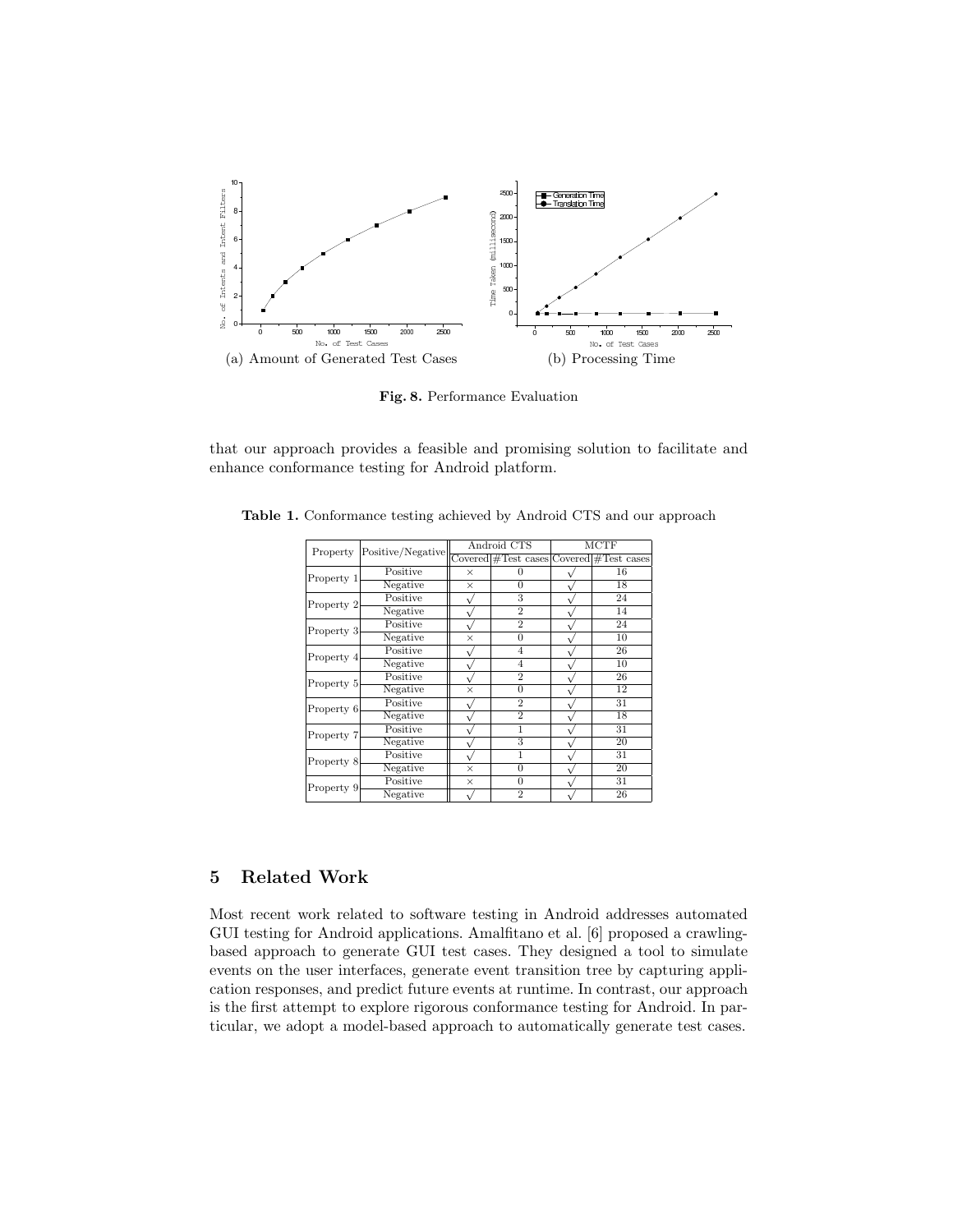Model-based approaches have been widely used for testing in various fields. Several researchers proposed automated frameworks for testing Java programs, such as Korat [8] and TestEra [21]. Korat constructs Java predicates and generates all non-isomorphic inputs for which the predicates return true, by searching and enumerating a given bounded input space. TestEra works in a similar way as Korat, but using a first-order relational language and existing SAT solvers. Both approaches use structural invariants on the input data to automatically generate test cases and then test the output against a set of predicates. However, the generated test cases are abstract and need to perform the translation task to generate the actual code. In our work, we attempt to extend model-based approaches to testing Android platforms. We also demonstrate how test cases can be integrated to perform conformance testing effectively.

Security for mobile devices and applications is a growing concern recently. TaintDroid [14] monitors and controls access to sensitive data by dynamic taintbased information flow tracking. Stowaway [16] identifies vulnerabilities in applications by static analysis on application packages, manifests and bytecodes. Chaudhuri [9] proposed a formal language to describe applications and reason about information flows and the consistency of security specifications.

## **6 Conclusion**

While several automated testing frameworks have been proposed and developed for smartphone platforms, developers still need systematic approaches and corresponding tools to generate test cases for conformance testing efficiently and effectively. To address this issue, we have proposed a novel framework to enable rigorous conformance testing for the Android platform. Our framework adopted a model-based approach which utilizes formal verification techniques to automatically generate test cases. In addition, we have demonstrated the feasibility of our approach with Android ICC.

In our current framework, testers need to manually derive the model from requirements. As part of our future work, we would explore an approach for directly constructing model from the requirements, leveraging the capability of NLP techniques [22]. Moreover, we would apply our approach to other Android modules, such as Activity Manager and Package Manager.

## **References**

- 1. Android compatibility. http://source.android.com/compatibility/.
- 2. Android sdk cocument. http://developer.android.com/reference/android/ package-summary.html/.
- 3. Android testing fundamentals. http://developer.android.com/guide/topics/ testing/testing\_android.html#Instrumentation.
- 4. The elementtree xml api. http://docs.python.org/library/xml.etree. elementtree.html.